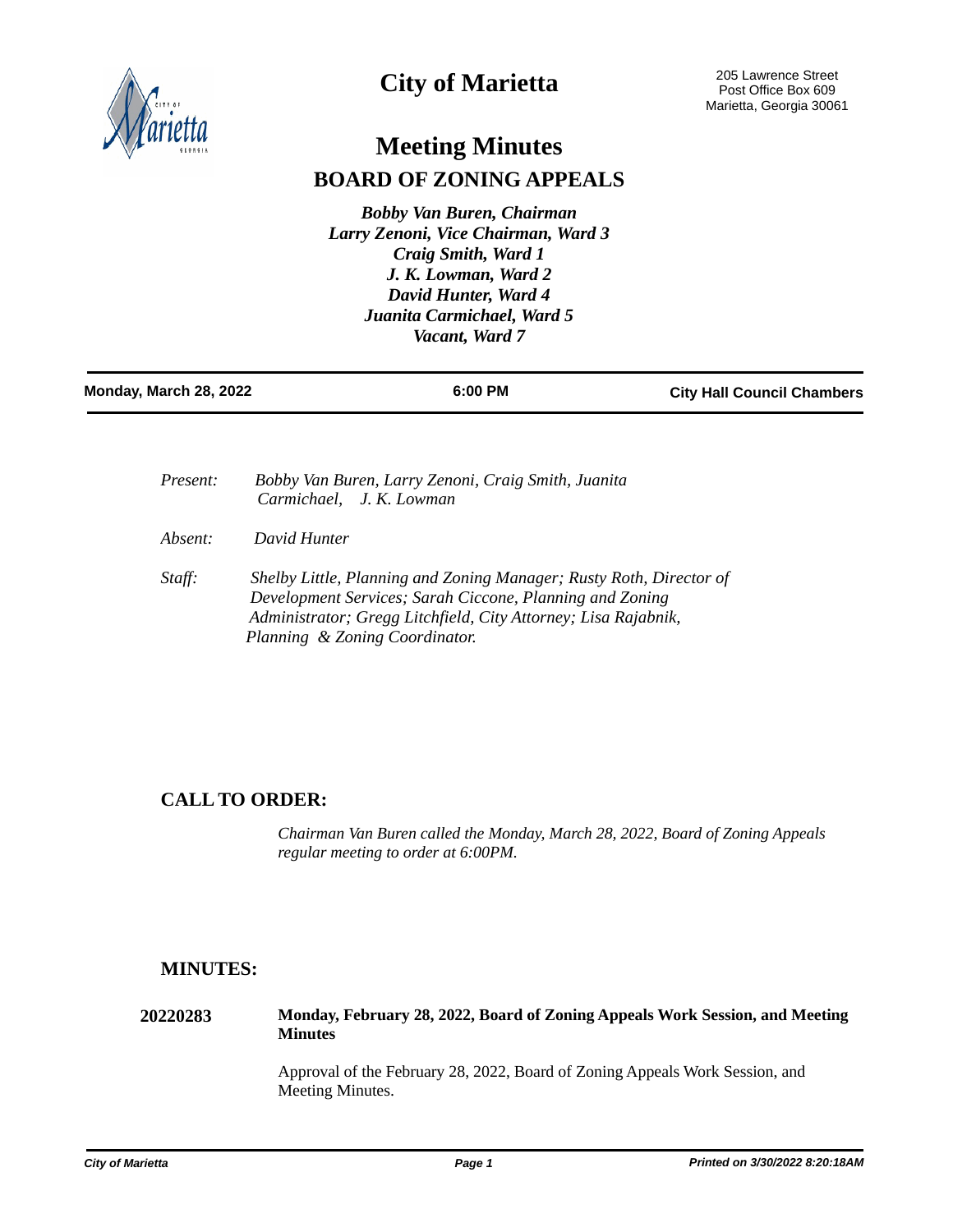*Mr. Zenoni made a motion, seconded by Ms. Carmichael, to approve the February 28, 2022 Work Session and Meeting Minutes.* 

**A motion was made by Board member Zenoni, seconded by Board member Carmichael, that this matter be Approved and Finalized. The motion carried by the following vote:**

**Absent:** 1

**Vote For:** 5

## **VARIANCES:**

### **20210944 V2021-38 [VARIANCE] KHALAMI, LLC**

**V2021-38 [VARIANCE] KHALAMI, LLC** is requesting a variance for property zoned CRC (Community Retail Commercial), located in Land Lot 1279, District 16, Parcel 0970, 2nd Section, Marietta, Cobb County, Georgia, and being known as 244 Powers Ferry Road. Variance to reduce the minimum lot size required for automobile sales from 1 acre to 0.24 acre; variance to reduce the buffer adjacent to residential from 40' to 0.' Ward 7A.

*Ms. Little presented case V2022-38 and a public hearing was held.*

*Mr. Khalil (Owner) presented the request.* 

*Mr. Khalil stated that the Board's request from the January BZA hearing for further engineering data regarding storm water management would not be available until after April 27, 2022, and that at this time he was not prepared to further the variance request. He offered that he hoped to be prepared with the requested information at the end of May 2022, which would place the request for consideration again on the BZA's June agenda.*

*Mr. Van Buren asked if Mr. Khalil intended to continue operations. Mr. Khalil confirmed that his intention was to continue operating the business as normal. Mr. Roth brought to the Board's attention that the owners current operating license did not allow cars on site and that tabling the application would halt Code Enforcement proceedings while Mr. Khalil continued operations.* 

*Ms. Little suggested the staff's recommendation to reduce the paving to less than 5000 ft to bring the property within current regulations. Mr. Khalil responded that he did not consider reducing the paving a viable option.*

*Chairman Van Buren asked for any opposition comments.*

*Mr. Barth (Resident) presented his statements in opposition and requested the board deny the request based on existing criteria that an auto sales business be no less than one acre in size.*

*Mr. Remillard (Resident) presented his comments in opposition and asked the board to consider its position on approving variances for auto lots smaller than the required one acre minimum.* 

*The public hearing was closed.*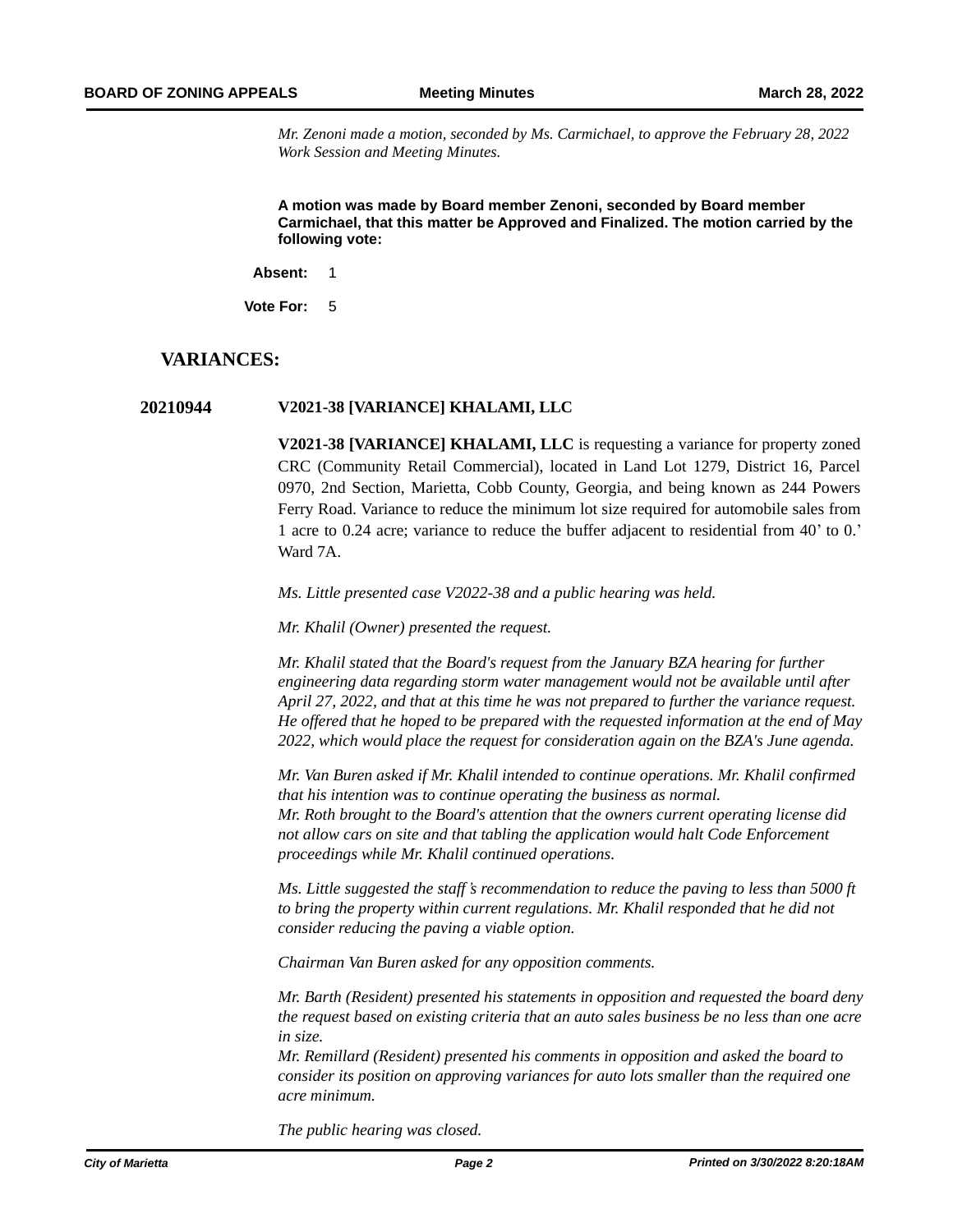*The Board discussed the request and reiterated the considerations.* 

*A motion was made by Mr. Zenoni and seconded by Mr. Smith to deny the requested variance. The motion carried 5-0-0.*

**Denied**

**Absent:** 1

**Vote For:** 5

#### **20220154 V2022-05 [VARIANCE] RAMAIAH RANI YEMMELA**

**V2022-05 [VARIANCE] RAMAIAH RANI YEMMELA** is requesting a variance for property zoned R-2 (Single Family Residential - 2 units/acre), located in Land Lot 879, District 16, Parcel 0040, 2nd Section, Marietta, Cobb County, Georgia, and being known as 1380 Allgood Road. Variance to increase the allowable height of an existing fence in the front yard from 4' to 6'; variance to increase the allowable height of an existing fence in the rear yard of a double frontage lot from 6' to 8'; variance to reduce the setback for a fence from 2' to 0.'Ward 6B.

*Ms. Little presented case V2022-05 and clarified that variances #2 and #3 were no longer necessary and would not be part of the request. A public hearing was held.*

*Ramaiha Rani Yemmela (Owner) and her husband presented the request.* 

*Chairman Van Buren reiterated that the item for consideration would be limited to variance request #1, to increase the allowable height of an existing fence in the front yard from 4'to 6' as variances #2 and #3 were no longer necessary items for consideration.* 

*Chairman Van Buren asked for any opposition comments.*

*Ms. Weise (Resident of Brentwood Park) presented her comments in opposition to allowing a 6ft fence at the front of the property and requested the board uphold the existing regulations without exception.* 

*The public hearing was closed.* 

*The Board discussed the request.*

### *A motion was made by Chairman Van Buren, and seconded by Mr. Lowman, to deny the requested variance. The motion carried 5-0-0.* **Denied**

**Absent:** 1

**Vote For:** 5

#### **20220171 V2022-06 [VARIANCE] SILVIO S. GOMES**

**V2022-06 [VARIANCE] SILVIO S. GOMES** is requesting a variance for property zoned CRC (Community Retail Commercial), located in Land Lot 1242,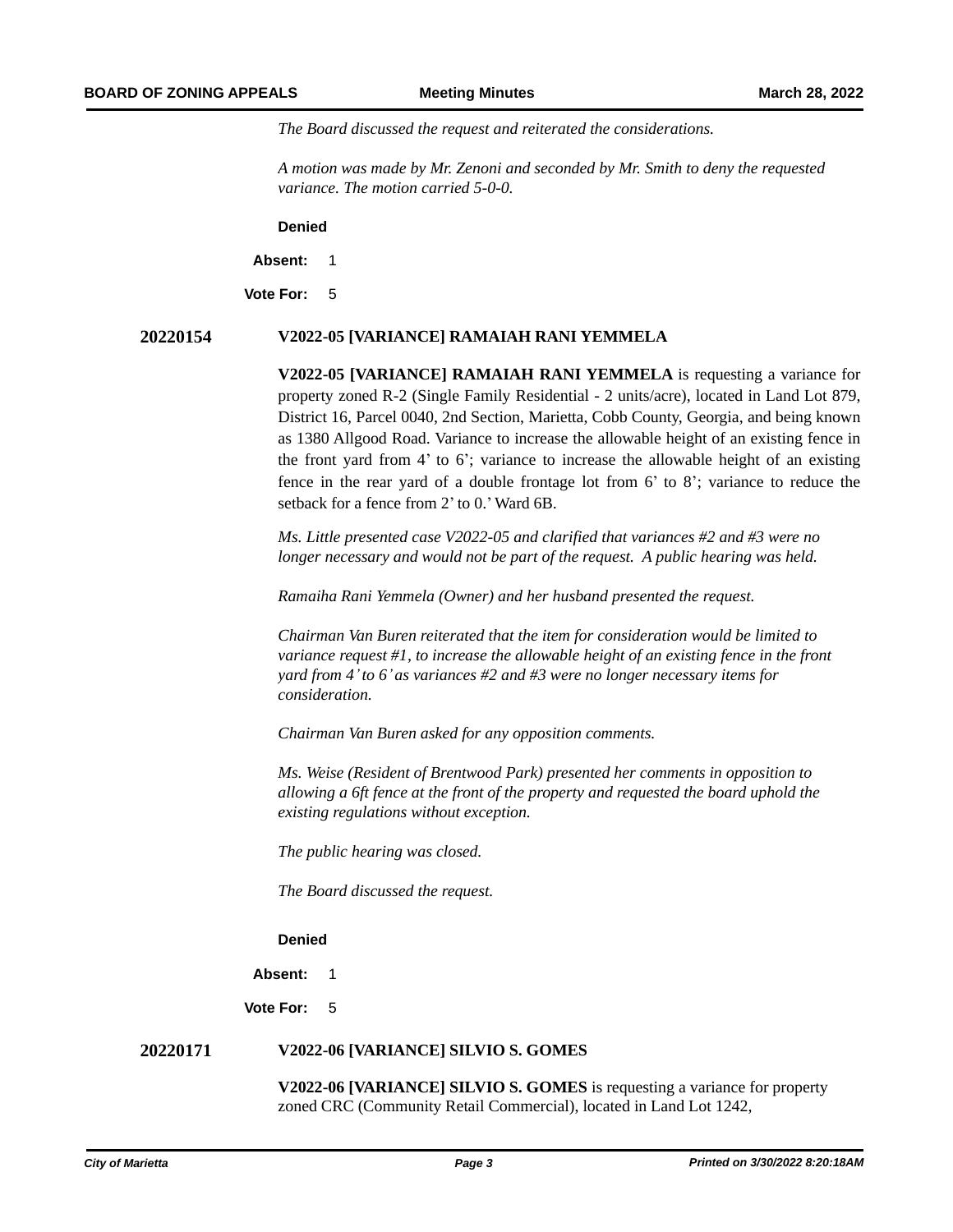District 16, Parcel 0870, 2nd Section, Marietta, Cobb County, Georgia, and being known as 126 Hamby Road. Variance to reduce the minimum lot size in CRC from 20,000 sf to 11,106 sf; variance to reduce the rear setback from 35' to 29'; variance to reduce the major side setback from 25' to 24'; variance to reduce the required parking for office/car repair uses from 9 to 6 spaces; variance to reduce the dimensions of parking spaces from 9' wide by 20' deep, to 9' wide by 18' deep; variance to reduce the dimension of interior drives from 20' to 10.' Ward 7A.

*Ms. Little presented case V2022-06 and a public hearing was held.* 

*Silvio S. Gomes (Owner) presented the request and answered questions from the board. Chairman Van Buren asked for any opposition comments.* 

*Mr. Barth (Resident) presented his opposition to the planned development because of the lot being too small and requested the board make consideration to the aesthetic of the area and acknowledge potential traffic problems. Mr. Remillard (Resident) agreed to opposition comments made by Mr. Barth.*

*The public hearing was closed.* 

*The Board discussed the request.*

*A motion was made by Mr. Lowman to approve the request for variance 1 (one) on the basis that it would not be detrimental or injurious to property improvements in the vicinity of the development site, or to public health, safety or general welfare; and, to deny variances 2 (two) through 6 (six). The motion was seconded by Mr. Zenoni. The motion carried 5-0-0.* 

#### *Variance approved:*

*1) Variance to reduce the minimum lot size in CRC from 20,000 sf to 11,106 sf.*

#### *Variances denied:*

- *2) Variance to reduce the rear setback from 35'to 29';*
- *3) Variance to reduce the major side setback from 25'to 24';*
- *4) Variance to reduce the required parking for office/car repair uses from 9 to 6 spaces;*
- *5) Variance to reduce the dimensions of parking spaces from 9'wide by 20' deep, to 9' wide by 18' deep;*
- *6) Variance to reduce the dimension of interior drives from 20'to 10.'*

**A motion was made by Lowman, seconded by Board member Zenoni, that this matter be Approved as Stipulated. The motion carried by the following vote:**

- **Absent:** 1
- **Vote For:** 5